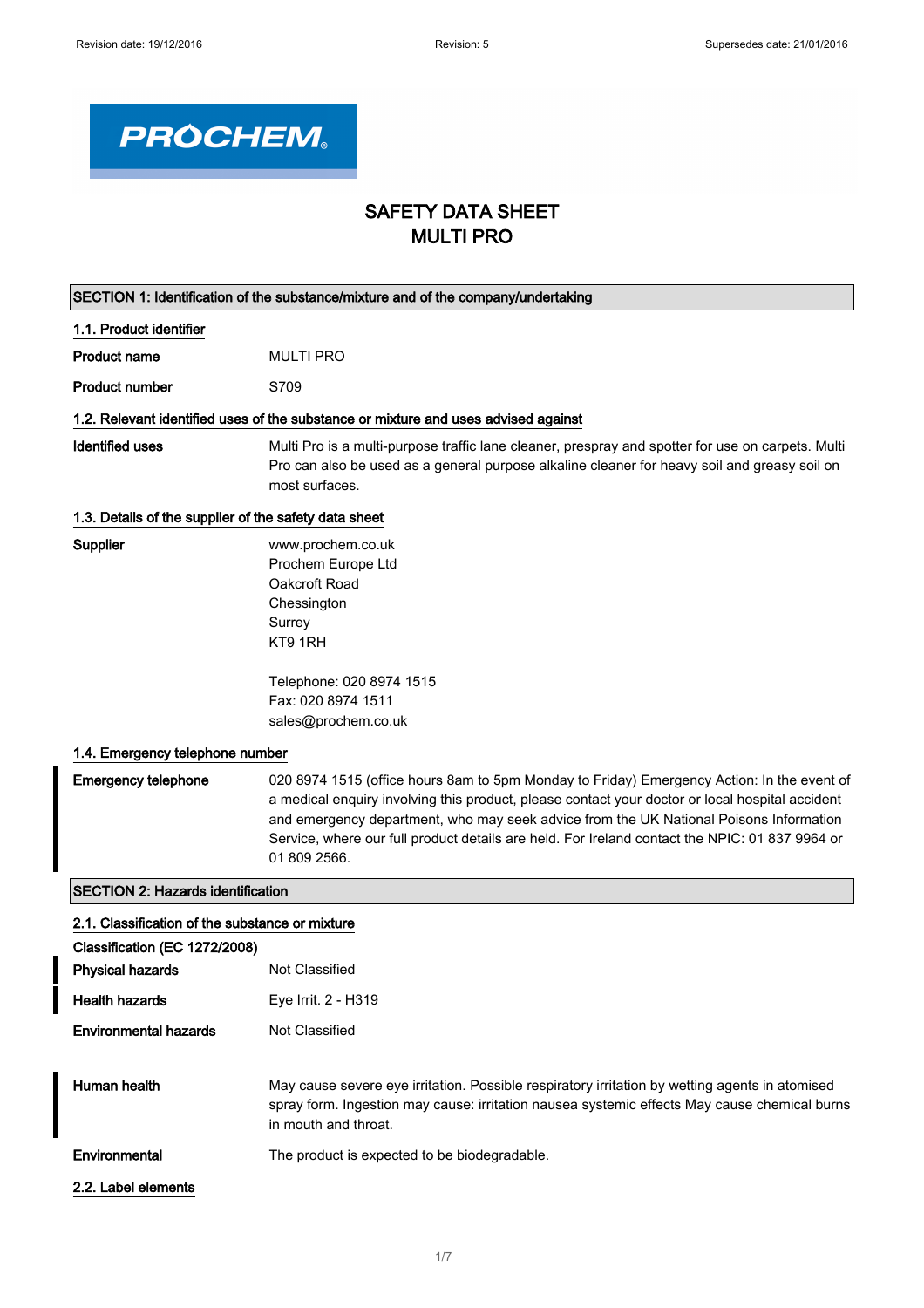# MULTI PRO

### Pictogram



| Signal word                     | Warning                                                                                                                                                                                                                                                                                                                                                                                                                 |
|---------------------------------|-------------------------------------------------------------------------------------------------------------------------------------------------------------------------------------------------------------------------------------------------------------------------------------------------------------------------------------------------------------------------------------------------------------------------|
| <b>Hazard statements</b>        | H319 Causes serious eve irritation.                                                                                                                                                                                                                                                                                                                                                                                     |
| <b>Precautionary statements</b> | P <sub>102</sub> Keep out of reach of children.<br>P262 Do not get in eyes, on skin, or on clothing.<br>P280 Wear protective gloves/ protective clothing/ eye protection/ face protection.<br>P305+P351+P338 IF IN EYES: Rinse cautiously with water for several minutes. Remove<br>contact lenses, if present and easy to do. Continue rinsing.<br>P337+P313 If eye irritation persists: Get medical advice/attention. |
| Detergent labelling             | $\leq$ 5% anionic surfactants, $\leq$ 5% non-ionic surfactants, $\leq$ 5% perfumes, $\leq$ 5% phosphates                                                                                                                                                                                                                                                                                                                |

#### 2.3. Other hazards

See section 8 for details of exposure limits.

### SECTION 3: Composition/information on ingredients

### 3.2. Mixtures

| (2-Methoxymethylethoxy)propanol                                                    |                      |                                                      | $1 - 5%$ |
|------------------------------------------------------------------------------------|----------------------|------------------------------------------------------|----------|
| CAS number: 34590-94-8                                                             | EC number: 252-104-2 | REACH registration number: 01-<br>2119450011-60-XXXX |          |
| Substance with a Community workplace exposure limit.                               |                      |                                                      |          |
| Classification                                                                     |                      |                                                      |          |
| Not Classified                                                                     |                      |                                                      |          |
|                                                                                    |                      |                                                      |          |
| Alcohols C9-11, ethoxylated                                                        |                      |                                                      | $3%$     |
| CAS number: 68439-46-3                                                             | EC number: 614-482-0 |                                                      |          |
| Classification                                                                     |                      |                                                      |          |
| Acute Tox. 4 - H302                                                                |                      |                                                      |          |
| Eye Dam. 1 - H318                                                                  |                      |                                                      |          |
| Tetrapotassium pyrophosphate                                                       |                      |                                                      | $1 - 5%$ |
|                                                                                    |                      |                                                      |          |
| CAS number: 7320-34-5                                                              | EC number: 230-785-7 | REACH registration number: 01-                       |          |
|                                                                                    |                      | 2119489369-18-XXXX                                   |          |
| Classification                                                                     |                      |                                                      |          |
| Eye Irrit. 2 - H319                                                                |                      |                                                      |          |
| The Full Text for all R-Phrases and Hazard Statements are Displayed in Section 16. |                      |                                                      |          |

SECTION 4: First aid measures

### 4.1. Description of first aid measures

Inhalation Move affected person to fresh air and keep warm and at rest in a position comfortable for breathing. Get medical attention if any discomfort continues.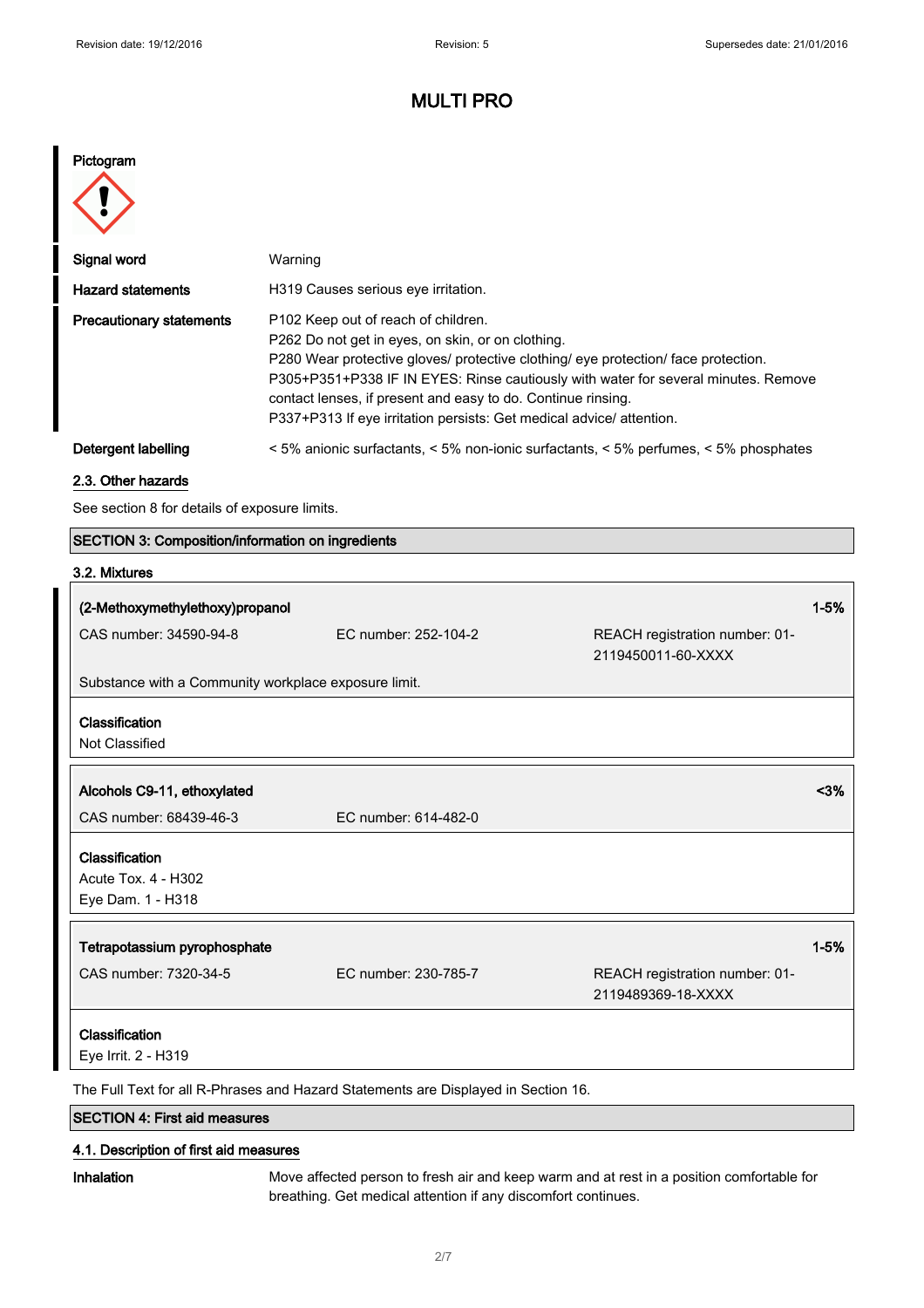$\overline{\mathbf{I}}$ 

# MULTI PRO

| Ingestion                                                  | Do not induce vomiting. Rinse mouth thoroughly with water. Give plenty of water to drink.<br>Never give anything by mouth to an unconscious person. Get medical attention.                                                                                             |
|------------------------------------------------------------|------------------------------------------------------------------------------------------------------------------------------------------------------------------------------------------------------------------------------------------------------------------------|
| <b>Skin contact</b>                                        | Rinse immediately with plenty of water. Get medical attention if irritation persists after<br>washing.                                                                                                                                                                 |
| Eye contact                                                | Rinse immediately with plenty of water. Remove any contact lenses and open eyelids wide<br>apart. Continue to rinse for at least 15 minutes. Get medical attention immediately.                                                                                        |
|                                                            | 4.2. Most important symptoms and effects, both acute and delayed                                                                                                                                                                                                       |
| Eye contact                                                | May cause severe eye irritation.                                                                                                                                                                                                                                       |
|                                                            | 4.3. Indication of any immediate medical attention and special treatment needed                                                                                                                                                                                        |
| <b>Specific treatments</b>                                 | Treat symptomatically. In the event of contact with eyes or ingestion seek immediate medical<br>help.                                                                                                                                                                  |
| <b>SECTION 5: Firefighting measures</b>                    |                                                                                                                                                                                                                                                                        |
| 5.1. Extinguishing media                                   |                                                                                                                                                                                                                                                                        |
| Suitable extinguishing media                               | The product is not flammable. Use fire-extinguishing media suitable for the surrounding fire.<br>Water spray, dry powder or carbon dioxide.                                                                                                                            |
| 5.2. Special hazards arising from the substance or mixture |                                                                                                                                                                                                                                                                        |
| Specific hazards                                           | No unusual fire or explosion hazards noted.                                                                                                                                                                                                                            |
| <b>Hazardous combustion</b><br>products                    | Thermal decomposition or combustion products may include the following substances: Oxides<br>of carbon.                                                                                                                                                                |
| 5.3. Advice for firefighters                               |                                                                                                                                                                                                                                                                        |
| Special protective equipment<br>for firefighters           | Wear positive-pressure self-contained breathing apparatus (SCBA) and appropriate protective<br>clothing.                                                                                                                                                               |
| <b>SECTION 6: Accidental release measures</b>              |                                                                                                                                                                                                                                                                        |
|                                                            | 6.1. Personal precautions, protective equipment and emergency procedures                                                                                                                                                                                               |
| <b>Personal precautions</b>                                | Wear protective clothing as described in Section 8 of this safety data sheet.                                                                                                                                                                                          |
| 6.2. Environmental precautions                             |                                                                                                                                                                                                                                                                        |
| <b>Environmental precautions</b>                           | Do not discharge into drains or watercourses or onto the ground.                                                                                                                                                                                                       |
| 6.3. Methods and material for containment and cleaning up  |                                                                                                                                                                                                                                                                        |
| Methods for cleaning up                                    | Absorb spillage with non-combustible, absorbent material. Collect and place in suitable waste<br>disposal containers and seal securely. Dispose of waste to licensed waste disposal site in<br>accordance with the requirements of the local Waste Disposal Authority. |
| 6.4. Reference to other sections                           |                                                                                                                                                                                                                                                                        |
| Reference to other sections                                | For personal protection, see Section 8. For waste disposal, see Section 13.                                                                                                                                                                                            |
| <b>SECTION 7: Handling and storage</b>                     |                                                                                                                                                                                                                                                                        |
| 7.1. Precautions for safe handling                         |                                                                                                                                                                                                                                                                        |
| Usage precautions                                          | Wear protective clothing as described in Section 8 of this safety data sheet. Wash hands<br>thoroughly after handling. Wash contaminated clothing before reuse. Do not eat, drink or<br>smoke when using this product.                                                 |
|                                                            |                                                                                                                                                                                                                                                                        |

### 7.2. Conditions for safe storage, including any incompatibilities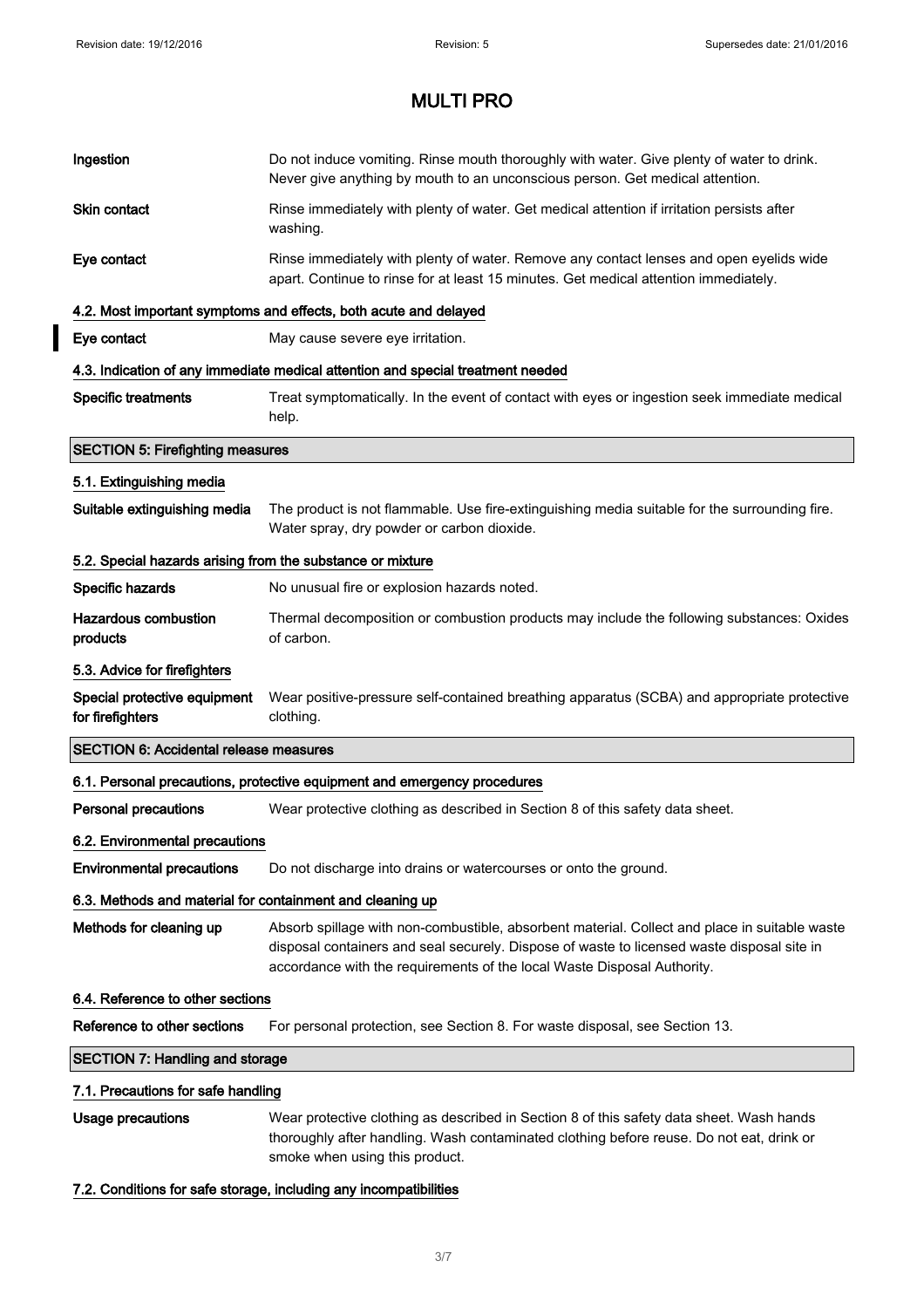# MULTI PRO

#### Storage precautions Keep out of the reach of children. Store in closed original container at temperatures between 5°C and 30°C.

### 7.3. Specific end use(s)

Specific end use(s) The identified uses for this product are detailed in Section 1.2.

#### SECTION 8: Exposure Controls/personal protection

#### 8.1. Control parameters

#### Occupational exposure limits

#### (2-Methoxymethylethoxy)propanol

Long-term exposure limit (8-hour TWA): WEL 50 ppm 308 mg/m<sup>3</sup>

Sk WEL = Workplace Exposure Limit Sk = Can be absorbed through the skin.

#### 8.2. Exposure controls





| Appropriate engineering<br>controls | Provide adequate ventilation.                                                                                                                                                                                                                         |
|-------------------------------------|-------------------------------------------------------------------------------------------------------------------------------------------------------------------------------------------------------------------------------------------------------|
| Eye/face protection                 | Side shield safety glasses are recommended when handling concentrate or during spray<br>application.                                                                                                                                                  |
| Hand protection                     | Wear protective gloves. It is recommended that gloves are made of the following material:<br>Nitrile rubber. Protective gloves should be inspected for wear before use and replaced<br>regularly in accordance with the manufacturers specifications. |
| Hygiene measures                    | Wash hands thoroughly after handling. Wash contaminated clothing before reuse. Do not eat,<br>drink or smoke when using this product.                                                                                                                 |
| <b>Respiratory protection</b>       | Not required in normal use. For situations where recommended exposure limits may be<br>exceeded or where there is a risk of inhalation of fine spray mists, a suitable respirator face<br>mask is recommended.                                        |

#### SECTION 9: Physical and Chemical Properties

#### 9.1. Information on basic physical and chemical properties

| Appearance                                      | Clear liquid.                                                |
|-------------------------------------------------|--------------------------------------------------------------|
| Colour                                          | Turquoise. Blue.                                             |
| Odour                                           | Mint. Lemon.                                                 |
| рH                                              | pH (concentrated solution): 11.4 pH (diluted solution): 10.5 |
| Initial boiling point and range                 | $100^{\circ}$ C                                              |
| Flash point                                     | Not applicable.                                              |
| <b>Evaporation rate</b>                         | Not determined.                                              |
| Upper/lower flammability or<br>explosive limits | Not applicable.                                              |
| Vapour pressure                                 | Not determined.                                              |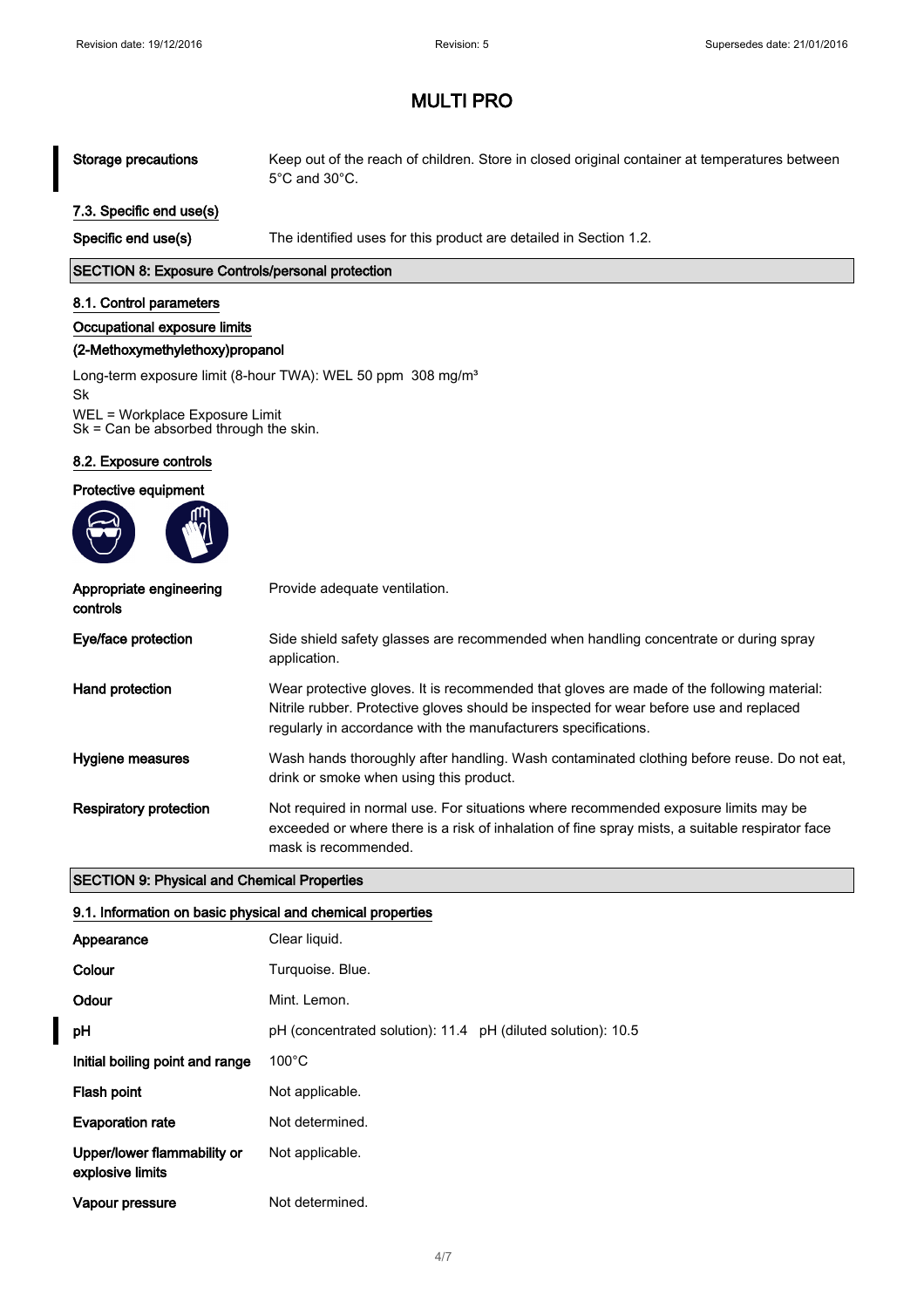$\overline{\mathbf{I}}$ 

 $\overline{\mathbf{I}}$ 

# MULTI PRO

| Vapour density                                                 | Not determined.                                                                                                                                                                    |
|----------------------------------------------------------------|------------------------------------------------------------------------------------------------------------------------------------------------------------------------------------|
| <b>Relative density</b>                                        | 1.036                                                                                                                                                                              |
| Solubility(ies)                                                | Soluble in water.                                                                                                                                                                  |
| <b>Partition coefficient</b>                                   | Not determined.                                                                                                                                                                    |
| <b>Viscosity</b>                                               | Not determined.                                                                                                                                                                    |
| <b>Explosive properties</b>                                    | Not applicable.                                                                                                                                                                    |
| <b>Oxidising properties</b>                                    | Not applicable.                                                                                                                                                                    |
| 9.2. Other information                                         |                                                                                                                                                                                    |
| Other information                                              | None.                                                                                                                                                                              |
| <b>SECTION 10: Stability and reactivity</b>                    |                                                                                                                                                                                    |
| 10.1. Reactivity                                               |                                                                                                                                                                                    |
| Reactivity                                                     | There are no known reactivity hazards associated with this product.                                                                                                                |
| 10.2. Chemical stability                                       |                                                                                                                                                                                    |
| <b>Stability</b>                                               | Stable at normal ambient temperatures and when used as recommended.                                                                                                                |
| 10.3. Possibility of hazardous reactions                       |                                                                                                                                                                                    |
| Possibility of hazardous<br>reactions                          | Not determined.                                                                                                                                                                    |
| 10.4. Conditions to avoid                                      |                                                                                                                                                                                    |
| Conditions to avoid                                            | Store in closed original container at temperatures between 5°C and 30°C. Protect from<br>freezing and direct sunlight.                                                             |
| 10.5. Incompatible materials                                   |                                                                                                                                                                                    |
| Materials to avoid                                             | Strong oxidising agents. Strong acids. Metals.                                                                                                                                     |
| 10.6. Hazardous decomposition products                         |                                                                                                                                                                                    |
| Hazardous decomposition<br>products                            | Thermal decomposition or combustion products may include the following substances: Oxides<br>of carbon.                                                                            |
| <b>SECTION 11: Toxicological information</b>                   |                                                                                                                                                                                    |
| 11.1. Information on toxicological effects                     |                                                                                                                                                                                    |
| <b>Toxicological effects</b>                                   | Possible respiratory irritation by wetting agents in atomised spray form. May cause chemical<br>burns in mouth and throat. Ingestion may cause: irritation nausea systemic effects |
| Acute toxicity - oral                                          |                                                                                                                                                                                    |
| ATE oral (mg/kg)                                               | 29,886.43                                                                                                                                                                          |
| Skin corrosion/irritation<br>Skin corrosion/irritation         | Causes mild skin irritation., Repeated exposure may cause skin dryness or cracking.                                                                                                |
| Serious eye damage/irritation<br>Serious eye damage/irritation | May cause severe eye irritation.                                                                                                                                                   |
| <b>Skin sensitisation</b><br><b>Skin sensitisation</b>         | None known.                                                                                                                                                                        |
| Germ cell mutagenicity                                         |                                                                                                                                                                                    |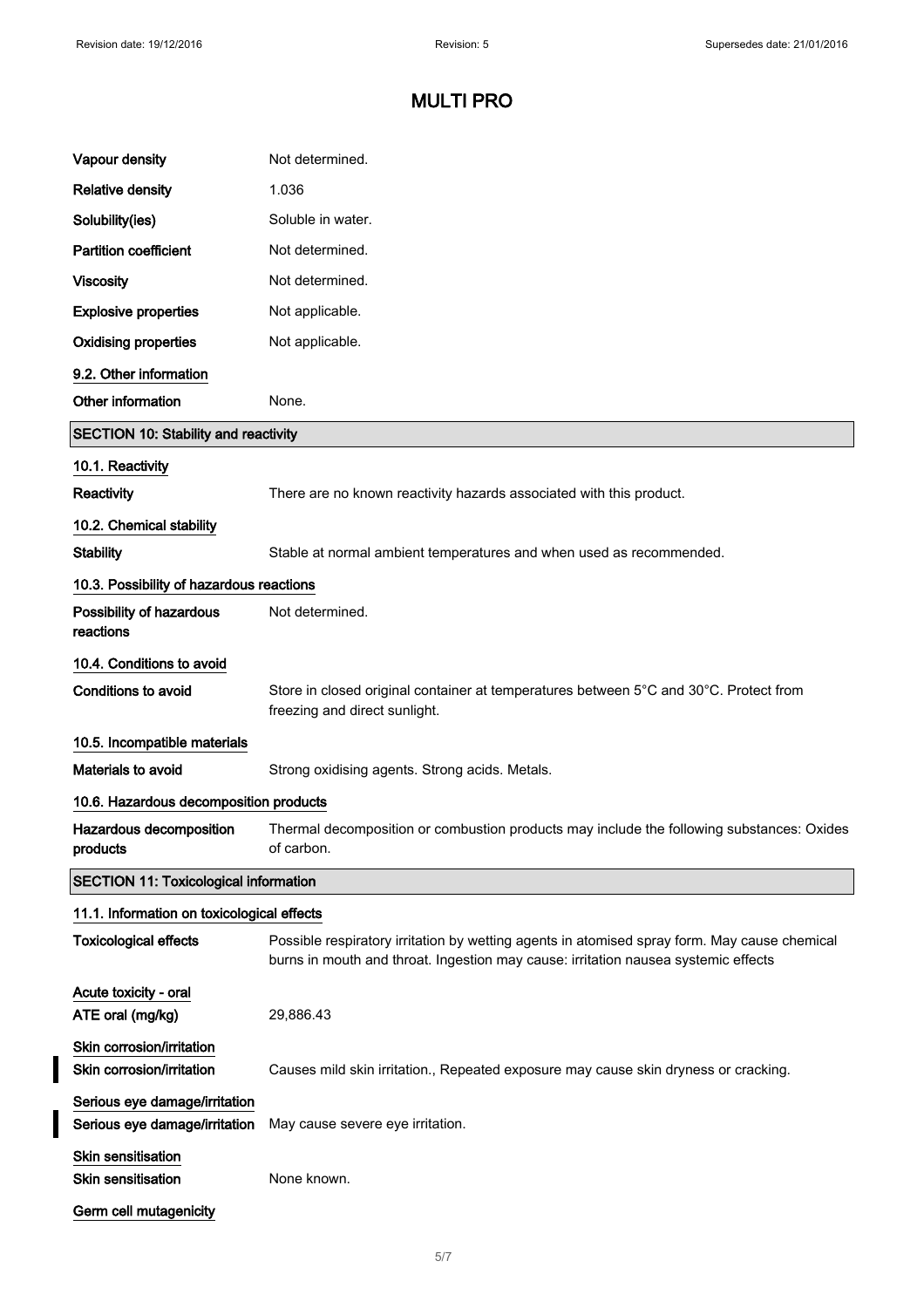I

 $\overline{\phantom{a}}$ 

# MULTI PRO

| Genotoxicity - in vivo                       | No effects expected based upon current data.                                                                                                                                                                                                                                                                                                                                              |
|----------------------------------------------|-------------------------------------------------------------------------------------------------------------------------------------------------------------------------------------------------------------------------------------------------------------------------------------------------------------------------------------------------------------------------------------------|
| Carcinogenicity<br>Carcinogenicity           | No effects expected based upon current data.                                                                                                                                                                                                                                                                                                                                              |
| Reproductive toxicity                        | Reproductive toxicity - fertility No effects expected based upon current data.                                                                                                                                                                                                                                                                                                            |
| <b>SECTION 12: Ecological Information</b>    |                                                                                                                                                                                                                                                                                                                                                                                           |
| 12.1. Toxicity                               |                                                                                                                                                                                                                                                                                                                                                                                           |
| <b>Toxicity</b>                              | The product is not expected to be hazardous to the environment.                                                                                                                                                                                                                                                                                                                           |
| 12.2. Persistence and degradability          |                                                                                                                                                                                                                                                                                                                                                                                           |
| Persistence and degradability                | The surfactant(s) contained in this product complies(comply) with the biodegradability criteria<br>as laid down in Regulation (EC) No. 648/2004 on detergents. Data to support this assertion<br>are held at the disposal of the competent authorities of the Member States and will be made<br>available to them at their direct request, or at the request of a detergent manufacturer. |
| 12.3. Bioaccumulative potential              |                                                                                                                                                                                                                                                                                                                                                                                           |
| <b>Bioaccumulative potential</b>             | Not known.                                                                                                                                                                                                                                                                                                                                                                                |
| <b>Partition coefficient</b>                 | Not determined.                                                                                                                                                                                                                                                                                                                                                                           |
| 12.4. Mobility in soil                       |                                                                                                                                                                                                                                                                                                                                                                                           |
| <b>Mobility</b>                              | The product is soluble in water.                                                                                                                                                                                                                                                                                                                                                          |
| 12.5. Results of PBT and vPvB assessment     |                                                                                                                                                                                                                                                                                                                                                                                           |
| <b>Results of PBT and vPvB</b><br>assessment | This product does not contain any substances classified as PBT or vPvB.                                                                                                                                                                                                                                                                                                                   |
| 12.6. Other adverse effects                  |                                                                                                                                                                                                                                                                                                                                                                                           |
| Other adverse effects                        | None known.                                                                                                                                                                                                                                                                                                                                                                               |
| <b>SECTION 13: Disposal considerations</b>   |                                                                                                                                                                                                                                                                                                                                                                                           |
| 13.1. Waste treatment methods                |                                                                                                                                                                                                                                                                                                                                                                                           |
| <b>Disposal methods</b>                      | Dispose of waste to licensed waste disposal site in accordance with the requirements of the<br>local Waste Disposal Authority. Empty containers should be rinsed with water then crushed<br>and disposed of at legal waste disposal site.                                                                                                                                                 |
| <b>SECTION 14: Transport information</b>     |                                                                                                                                                                                                                                                                                                                                                                                           |
| General                                      | The product is not covered by international regulations on the transport of dangerous goods<br>(IMDG, IATA, ADR/RID).                                                                                                                                                                                                                                                                     |
| 14.1. UN number                              |                                                                                                                                                                                                                                                                                                                                                                                           |
| Not classified for transportation.           |                                                                                                                                                                                                                                                                                                                                                                                           |
| 14.2. UN proper shipping name                |                                                                                                                                                                                                                                                                                                                                                                                           |
| None.                                        |                                                                                                                                                                                                                                                                                                                                                                                           |
| 14.3. Transport hazard class(es)             |                                                                                                                                                                                                                                                                                                                                                                                           |
| <b>ADR/RID class</b>                         |                                                                                                                                                                                                                                                                                                                                                                                           |
| <b>IMDG class</b>                            |                                                                                                                                                                                                                                                                                                                                                                                           |